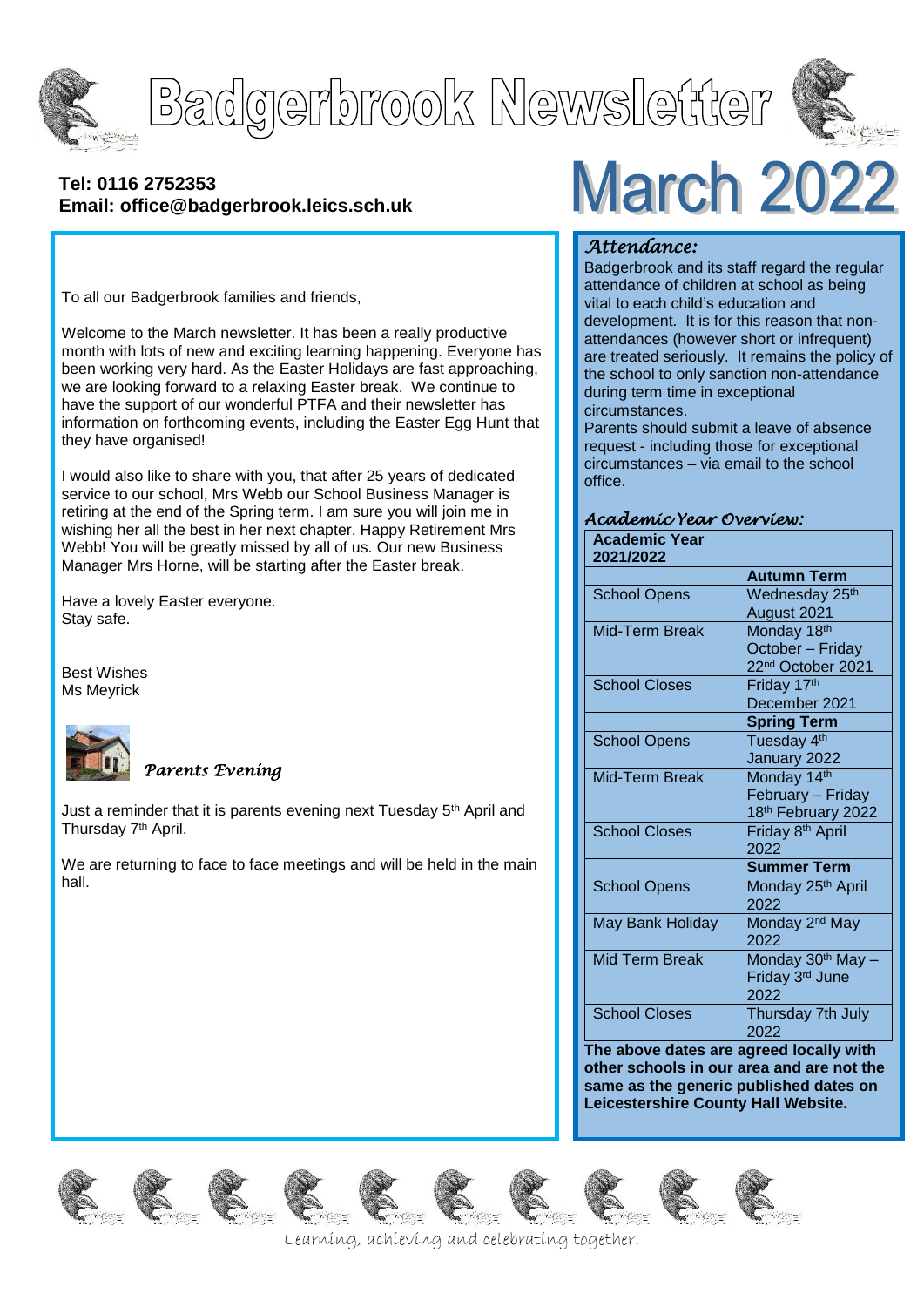

### *Safer Internet Day*

Safer Internet Day was celebrated on Tuesday 8<sup>th</sup> February 2022 at Badgerbrook Primary School. We were all very busy across the school carrying out different activities based on this year's theme called 'All fun and games, exploring respect and relationships online'. This theme allowed the children to celebrate their role in creating and understanding how we can make a safer internet, whether that is whilst gaming, creating content or interacting with our friends and family. For example, in EYFS and KS1 we read the story book called 'Digiduck and the Magic Castle'. Foundation had lots of fun role playing the story using character masks. They worked in small groups to act out different scenes from the story and explore the main topics within it and thought about what they would do online in those situations. In addition, Year 5 carried out a brilliant debate on the best and worst things about interacting and gaming online and made suggestions on how to make it better and safer.

If you would like further information about how to keep your children safe whilst gaming and watching influencers, please have a look at the poster attached for more information.



### *Gymnastic Competition*

For the first time Badgerbrook were represented in the SLSSP Gymnastics Competiotn. The event went really well with 7 / 8 schools competing in each key step.

Our year 3 / 4 pupils formed a team with an individual from Gilmorton Primary School. #teawork #making links.

The children made a huge effort and had smiles all round:

Key Step 1 (Yr 1 & 2) overall  $3^{rd}$  place. Grace received  $3^{rd}$  place overall as an individual.

Key Step 2 (Yr 3 & 4) overall 3rd place

Key Step 3 (Yr 5 & 6) Overall 1<sup>st</sup> place. Miley received  $2<sup>nd</sup>$  place overall as an individual.

Year 5 & 6 team will now have a chance to represent the County in the Leicestershire finals



#### *Eco-School*

This year, we have a brand new eco-committee made up of children from Foundation Stage to Year 6.

Foundation Stage- Harry and Sylvie

- Year 1 Emily and Rafferty
- Year 2 Ryan and Max
- Year 3 Sophie and Ivy
- Year 4 Cobey and Millen
- Year 5 Ellie and Miriam
- Year 6 Lilly and Daisy

The children are enthusiastic about making our school and local area more environmentally friendly. We have undertaken an environmental review of our school and have chosen to take action on three key areas; energy, waste and marine. We will be running several campaigns for our school to improve in these areas and to raise awareness.















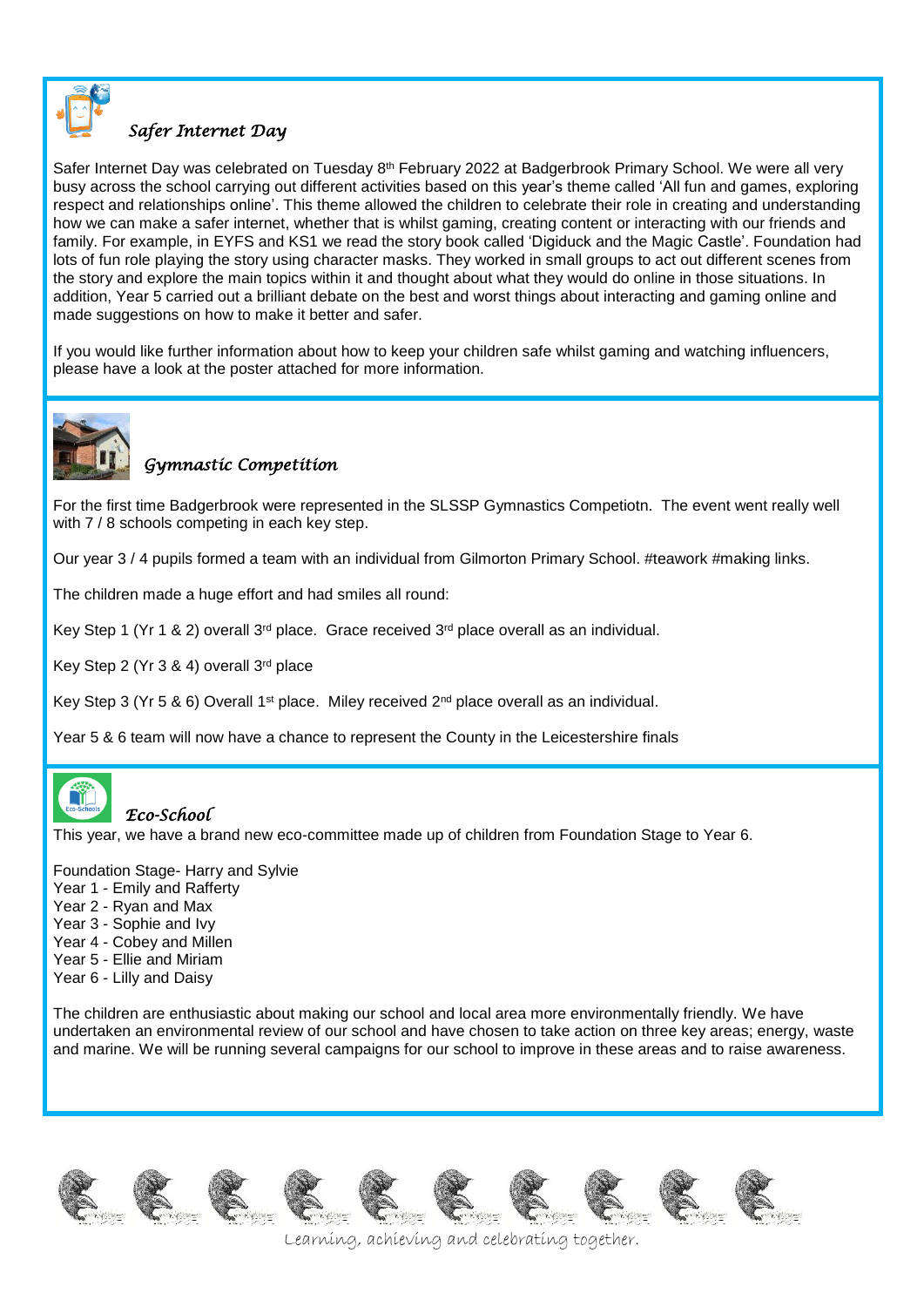

# *The Great Big School Clean (25th march – 10th April)*

We are challenging you to pick up one bag (or more) of rubbish and join the #BigBagChallenge. One bag makes a big difference! Take a photo and post it in the comments on our school's Facebook page. We'd love to see them! Please speak to Miss Samuel if you need to borrow a litter picker



### *Mobile Phones in School*

Can we just remind you that mobile phones are not allowed in school.

In the event that your child does need to bring a phone for emergency purposes, a disclaimer form needs to be completed and the phone handed into the school office each day.

Thank you



#### *Aluminuim Cans*

Thank you all to those that donated aluminium cans. We had a brilliant response, unfortunately we cannot accept anymore.



# *Year 1 Church Visit*

Year 1 enjoyed a wonderful trip to Springwell Baptist Church on Tuesday 22<sup>nd</sup> March 2022. We asked the Minister, Simon, lots of questions about Christianity and the church which he brilliantly answered in lots of detail. We also had lots of fun learning a new song with lots of actions and being able to see a baptism bath.



## *Red Nose Day*

A big thank you to all pupils, parents and staff - we manged to rise £450.00 for Red Nose Day.#Teamwork



# *Waste Week (17th March – 14th April)*

Recycle your electronics at Currys in exchange for a £5 voucher when you spend over £25. Don't forget to register your donation at [www.hiddentreasurehunt.org](http://www.hiddentreasurehunt.org/) using the code *kettle15.* This will enter our school into a prize draw for new computing equipment! You can recycle computers, laptops, phones, tablets, printers, toasters, blenders, electric toothbrushes, electronic toys, cables, remotes and more. Anything with a cable, plug or battery!



#### *British Science week*

As part of British Science week, 5AW/HK learnt about the science behind slime! We learnt about the chemical reaction that takes place when the ingredients for slime are mixed and had lots of fun seeing how far our slime would stretch!

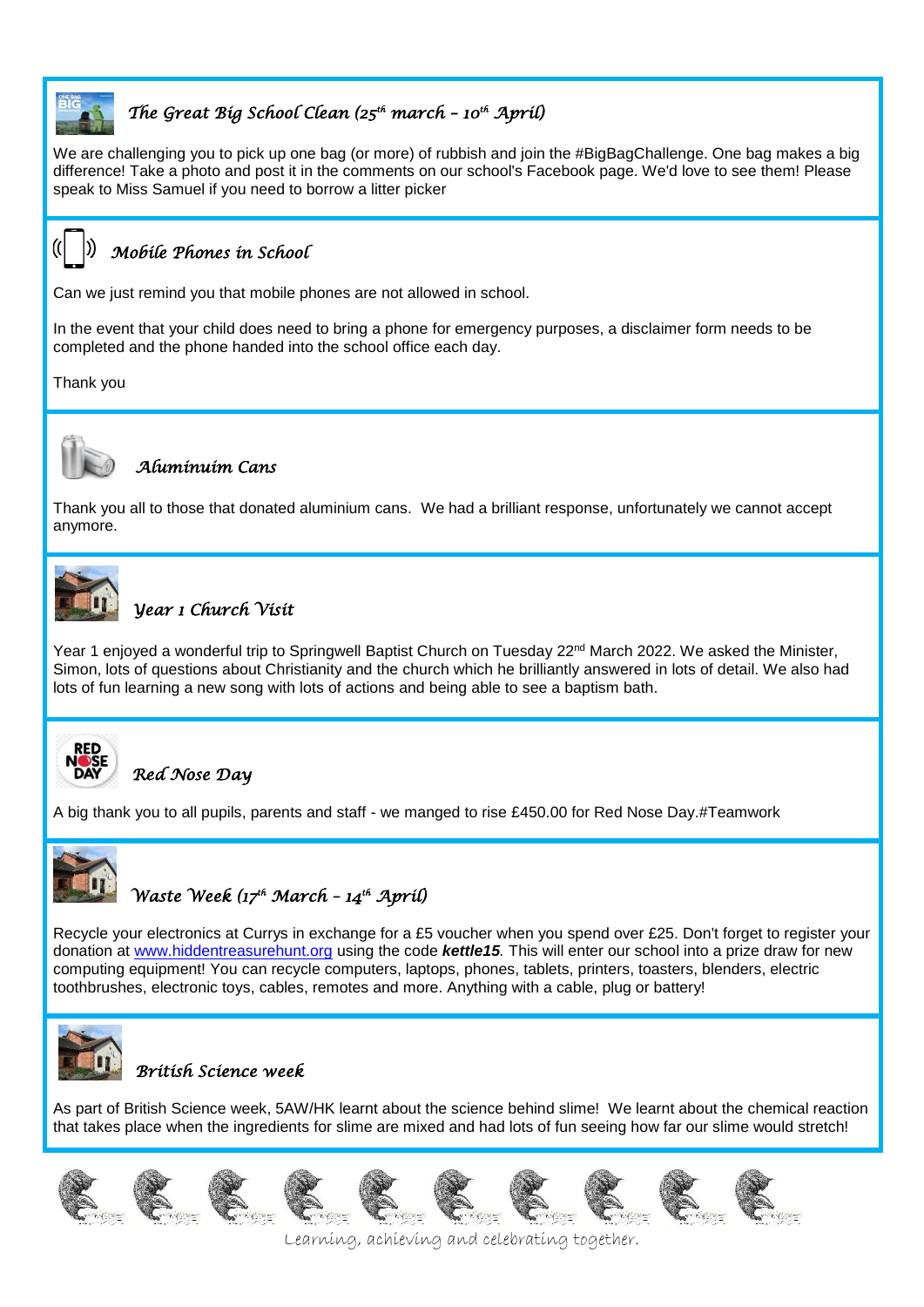#### Shout out to .......

Jack H in Yr2 achieved  $3<sup>rd</sup>$  in round 1 and  $4<sup>th</sup>$  in round 2 of the BMX Nationals in Manchester. #Determination

Thank you to all the pupils and parents who helped Miss Samuel pick up rubbish around the school on Monday 28th March. #Teamwork

#### *Safeguarding*

If you have any concerns about the welfare of any child in our school, or you wish to discuss aspects of safeguarding, please speak to our Designated Safeguarding Lead Ms A Meyrick or one of our Deputy Designated Safeguarding Leads, Mrs V Toon, Mrs Morgan & Mrs Little.

#### *Online Safety*

Computers are everywhere. No matter where we go, there is no escaping their reach. Our children are growing up in a world where these devices are common in everyday lives. Unlike many adults, children are not fazed by computers and smart devices and accept them as part of their way of life. At Badgerbrook, we acknowledge that computers, devices and of course the internet are all amazing technologies both now and for the future. However, we are aware of the necessity to keep our children safe. We would like to make you aware of CEOP, which is the government's Child Exploitation and Online Protection Centre. If you wish to report some inappropriate content or behaviour online follow the directions on their pages.

We would also like to introduce you to a new industry-backed website for parents, which aims to provide a good understanding of issues affecting children today. Take a look here: www.internetmatters.org.

2 象 象